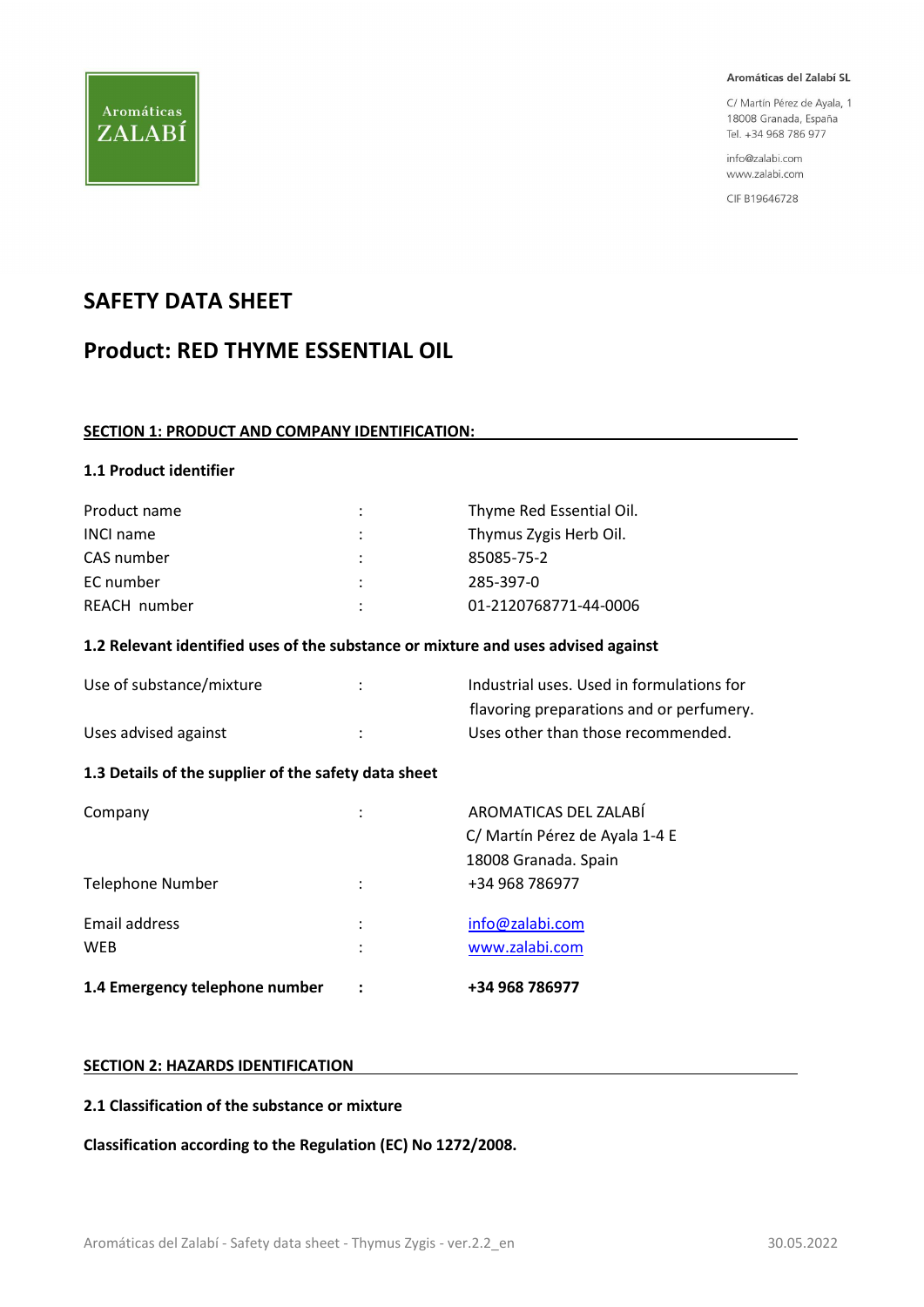#### Aromáticas del Zalabí SL

C/ Martín Pérez de Ayala, 1 18008 Granada, España Tel. +34 968 786 977

info@zalabi.com www.zalabi.com

CIF B19646728

| Flammable liquids, Hazard Category 3             | H226: Flammable liquid and vapor.                             |
|--------------------------------------------------|---------------------------------------------------------------|
| Acute toxicity (oral), Hazard Category 4         | H302: Harmful if swallowed.                                   |
| Aspiration hazard, Hazard Category 1             | H304: May be fatal if swallowed and enters                    |
|                                                  | airways. Skin corrosion/irritation,                           |
| Hazard Category 1C/1B                            | H314: Severe skin burn and eye damage.                        |
| Skin Sensitization, Hazard Category 1            | H317: May cause an allergic skin reaction.                    |
| Serious eye damage/irritation, Hazard Category 1 | H318: Causes serious eye damage.                              |
| Reproductive toxicity, Category 2                | H361: Suspected of damaging fertility or the<br>unborn child. |
| Long-term (chronic) aquatic hazard Category 2    | H411: Toxic to aquatic life with long lasting<br>effects.     |

### 2.2 Label elements - Labelling (REGULATION (EC) No 1272/2008)

| Hazard pictograms        |                                                                                                                                                                                                                                                                                   |
|--------------------------|-----------------------------------------------------------------------------------------------------------------------------------------------------------------------------------------------------------------------------------------------------------------------------------|
| Signal word              | <b>DANGER</b>                                                                                                                                                                                                                                                                     |
| <b>Hazard statements</b> | H226: Flammable liquid and vapor.<br>H302: Harmful if swallowed.<br>H304: May be fatal if swallowed and enters airways.<br>H314: Causes severe skin burns and eye damage.<br>H317: May cause an allergic skin reaction.<br>H411: Toxic to aquatic life with long lasting effects. |
| Precautionary statements | <b>Prevention:</b><br>P210: Keep away from heat, hot surfaces, sparks,<br>open flames and other ignition sources. No smoking.<br>P273: Avoid release to the environment.<br>P280: Wear protective gloves/ protective clothing/<br>eye protection/ face protection.                |
|                          | <b>Response:</b><br>P301 + P310: If swallowed: Immediately call a<br>poison center/doctor.<br>P301 + P330 + P331: If swallowed: Rinse mouth.<br>Do NOT induce vomiting.<br>P303 + P361 + P353: If on skin (or hair): Take off                                                     |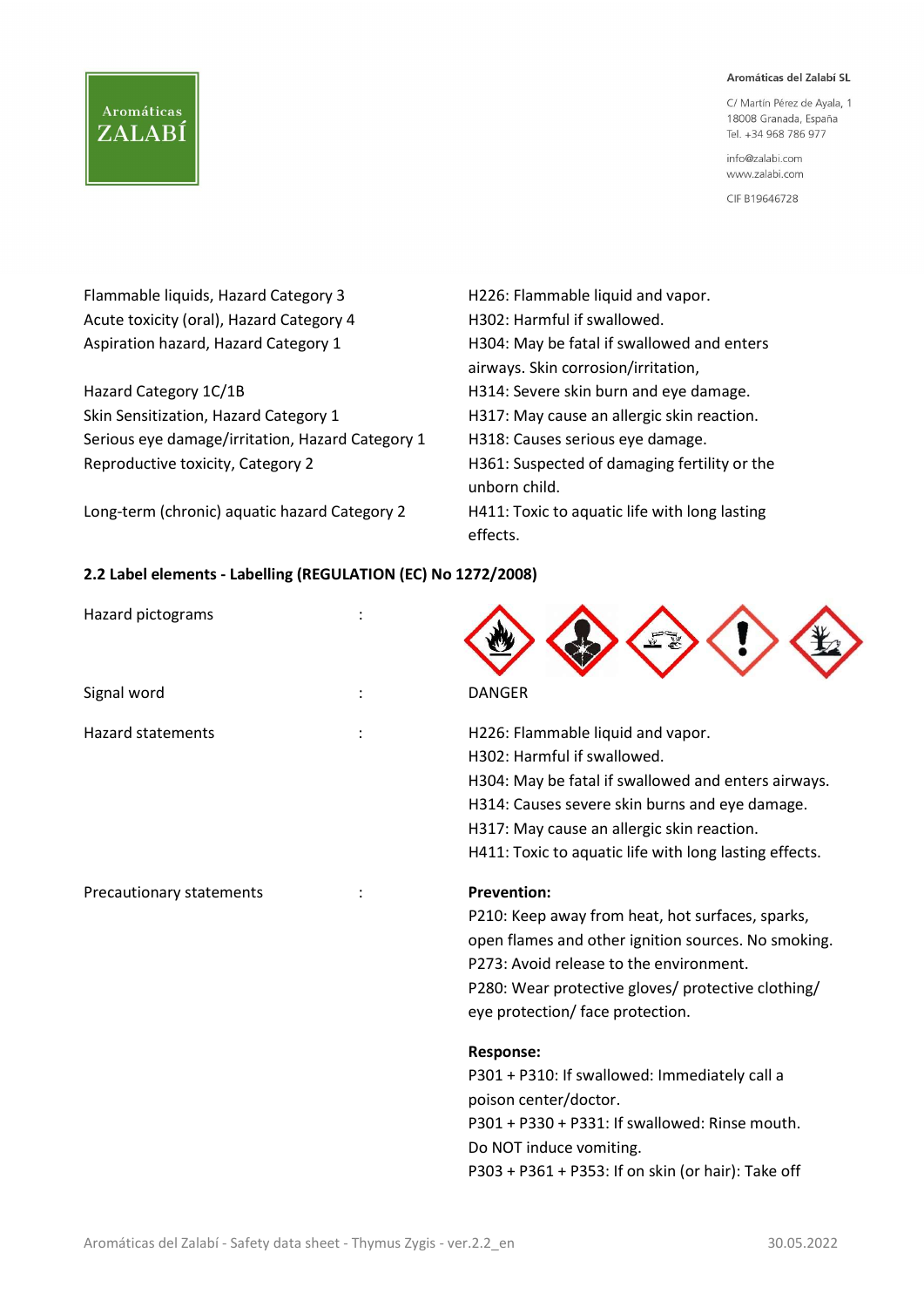#### Aromáticas del Zalabí SL

C/ Martín Pérez de Ayala, 1 18008 Granada, España Tel. +34 968 786 977

info@zalabi.com www.zalabi.com

CIF B19646728

 immediately all contaminated clothing. Rinse skin with water.

 P304 + P340 + P310: If inhaled: Remove person to fresh air and keep comfortable for breathing. Immediately call a poison center/doctor. P305 + P351 + P338 + P310: If in eyes: Rinse cautiously with water for several minutes. Remove contact lenses, if present and easy to do. Continue rinsing. Immediately call a poison center/doctor. P370 + P378: In case of fire: Use dry sand, dry chemical or alcohol-resistant foam to extinguish. P391: Collect spillage.

Hazardous components which must be listed on the label:

Thymol

P - Cymene

Cis - Ocimene

Carvacrol

Caryophyllene

α - Pinene

β - Pinene

1,8 - Cineol

Citral

Camphor

#### 2.3 Other hazards

This substance/mixture contains no components considered to be either persistent, bio accumulative and toxic (PBT), or very persistent and very bio accumulative (vPvB) at levels of 0.1% or higher.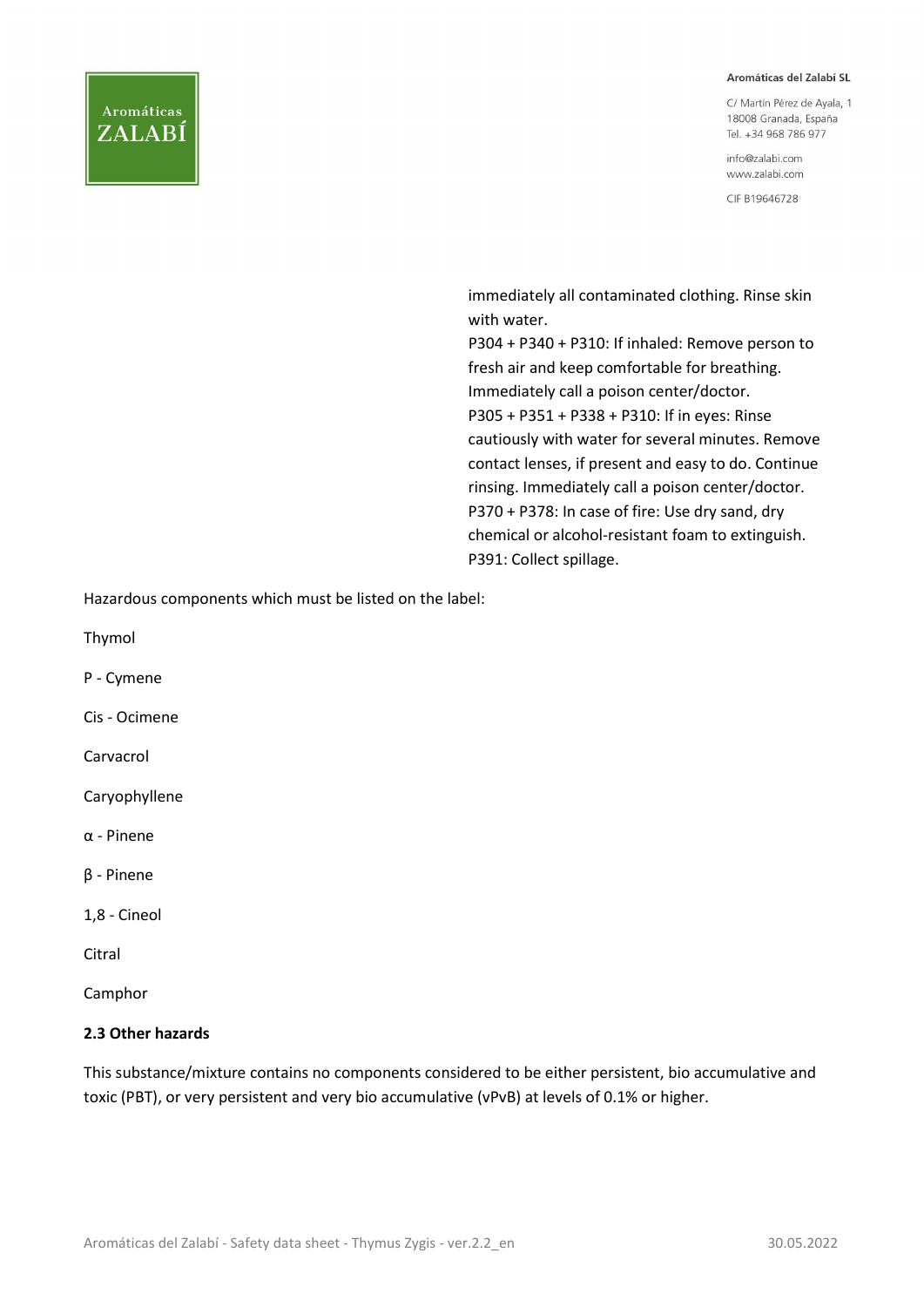

C/ Martín Pérez de Ayala, 1 18008 Granada, España Tel. +34 968 786 977

info@zalabi.com www.zalabi.com

CIF B19646728

#### SECTION 3: COMPOSITION / INFORMATION ON INGREDIENTS

#### 3.1 Substances UVCB

(Substance of Unknown or Variable composition, Complex reaction products or Biological materials).

#### Hazardous components:

| <b>Chemical name</b>                                                                             | Identifier                              | Concentration<br>(% w/w) | Classification                                                                                                                     |
|--------------------------------------------------------------------------------------------------|-----------------------------------------|--------------------------|------------------------------------------------------------------------------------------------------------------------------------|
| Thymol                                                                                           | CAS-No.: 89-83-8<br>EC-No.: 201-944-8   | $30 - 50$                | Acute Tox. 4; H302 Skin Corr.<br>1B; H314 Aquatic Chronic 2;<br>H411                                                               |
| P - Cymene                                                                                       | CAS-No.: 99-87-6<br>EC-No.: 202-796-7   | $10 - 20$                | Flam. Liq. 3; H226 Repr. 2;<br>H361 Asp. Tox. 1; H304<br>Aquatic Chronic 2; H411                                                   |
| y - Terpinene                                                                                    | CAS-No.: 99-85-4<br>EC-No.: 202-794-6   | $3 - 10$                 | Flam. Liq. 3; H226 Asp. Tox. 1;<br>H304 Repr. 2; H361                                                                              |
| Linalool                                                                                         | CAS-No.: 78-70-6<br>EC-No.: 201-134-4   | $1 - 10$                 | Skin Irrit. 2; H315 Eye Irrit. 2;<br>H319 Skin Sens. 1B; H317                                                                      |
| Carvacrol                                                                                        | CAS-No.: 499-75-2<br>EC-No.: 207-889-6  | $1 - 10$                 | Acute Tox. 4; H302 Skin Irrit.<br>2; H315 Eye Irrit. 2; H319 Skin<br>Sens. 1; H317                                                 |
| Cis - Ocimene (z-3,7-<br>dimethyl-1,3,6-octatriene) /<br>(r)-p-mentha-1,8- diene, d-<br>limonene | CAS-No.: 5989-27-5<br>EC-No.: 227-813-5 | $2,5 - 10$               | Flam. Liq. 3; H226 Skin Irrit. 2;<br>H315 Skin Sens. 1; H317<br>Aquatic Acute 1; H400<br>Aquatic Chronic 1; H410                   |
| p-menth-1-en-4-ol                                                                                | CAS-No.: 562-74-3<br>EC-No.: 209-235-5  | $1 - 10$                 | Acute Tox. 4; H302 Skin Irrit.<br>2; H315 Eye Irrit. 2; H319                                                                       |
| 7-methyl-3- methyleneocta-<br>1,6-diene / (r)-p-mentha-1,8-<br>diene, d-limonene                 | CAS-No.: 123-35-3<br>EC-No.: 204-622-5  | $1 - 10$                 | Flam. Liq. 3; H226 Skin Irrit. 2;<br>H315 Eye Irrit. 2; H319 Asp.<br>Tox. 1; H304 Aquatic Acute 1;<br>H400 Aquatic Chronic 2; H411 |
| $\alpha$ - Terpinene                                                                             | CAS-No.: 99-86-5<br>EC-No.: 202-795-1   | $1 - 2,5$                | Flam. Liq. 3; H226 Acute Tox.<br>4; H302 Asp. Tox. 1; H304<br>Aquatic Chronic 2; H411                                              |
| Borneol                                                                                          | CAS-No.: 507-70-0<br>EC-No.: 208-080-0  | $1 - 10$                 | Flam. Sol. 2; H228                                                                                                                 |
| $\alpha$ - Pinene                                                                                | CAS-No.: 80-56-8<br>EC-No.: 201-291-9   | $1 - 2,5$                | Flam. Liq. 3; H226 Skin Irrit. 2;<br>H315 Skin Sens. 1; H317 Asp.<br>Tox. 1; H304 Aquatic Acute 1;<br>H400 Aquatic Chronic 1; H410 |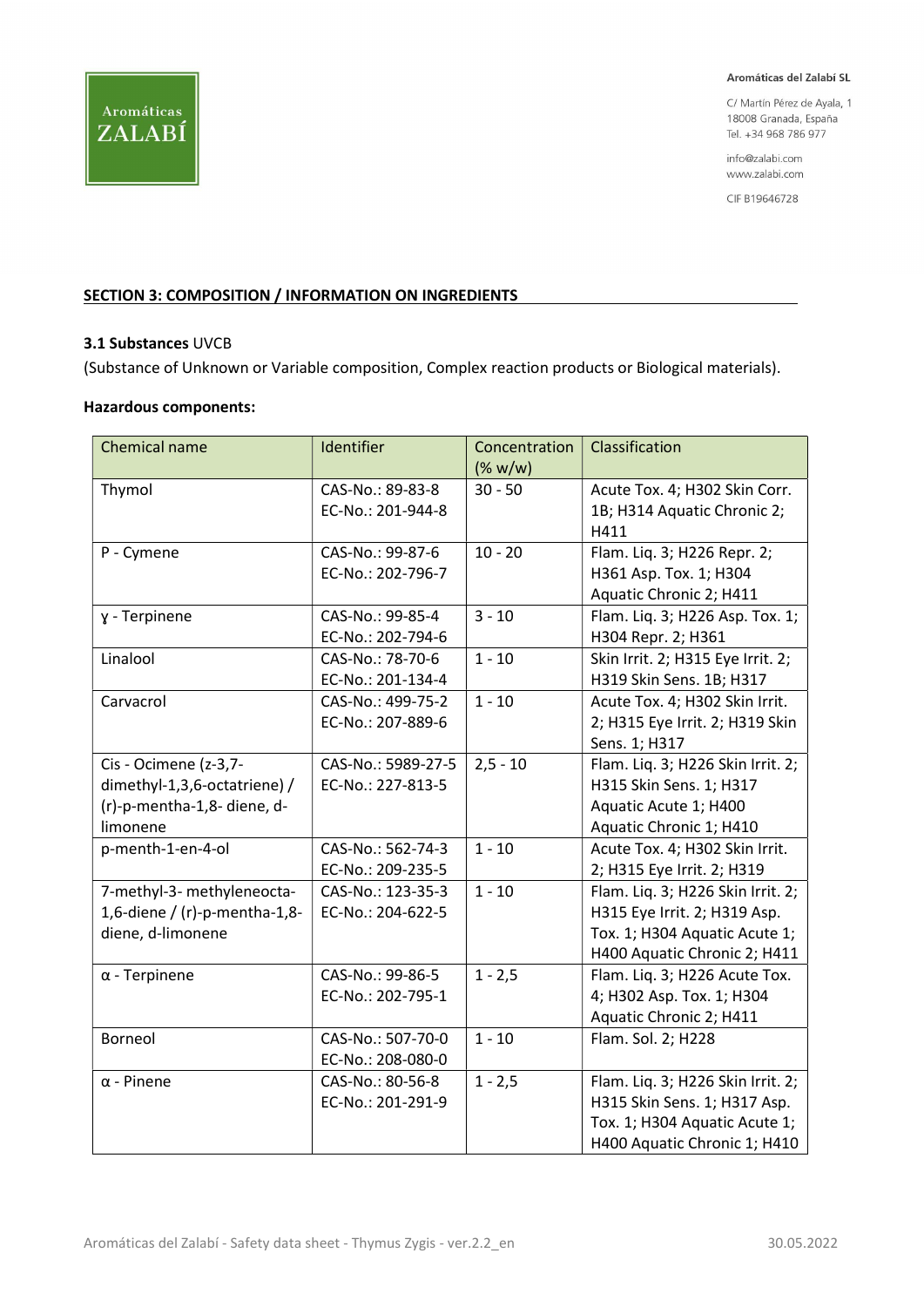C/ Martín Pérez de Ayala, 1 18008 Granada, España Tel. +34 968 786 977

info@zalabi.com www.zalabi.com

CIF B19646728

| 5-isopropyl-2- methylbicyclo<br>$[3.1.0]$ hex 2-ene (alpha-<br>thujene) | CAS-No.: 2867-05-2<br>EC-No.: 220-686-7 | $1 - 10$     | Flam. Liq. 3; H226                                                                                                                 |
|-------------------------------------------------------------------------|-----------------------------------------|--------------|------------------------------------------------------------------------------------------------------------------------------------|
| Camphene                                                                | CAS-No.: 79-92-5<br>EC-No.: 201-234-8   | $0,25 - 1$   | Flam. Sol. 2; H228 Eye Irrit. 2;<br>H319 Aquatic Acute 1; H400<br>Aquatic Chronic 1; H410                                          |
| B - Pinene                                                              | CAS-No.: 127-91-3<br>EC-No.: 204-872-5  | $0,25 - 1$   | Flam. Liq. 3; H226 Skin Irrit. 2;<br>H315 Skin Sens. 1; H317 Asp.<br>Tox. 1; H304 Aquatic Acute 1;<br>H400 Aquatic Chronic 1; H410 |
| 1,8 - Cineol                                                            | CAS-No.: 470-82-6<br>EC-No.: 207-431-5  | $0,1 - 1$    | Flam. Liq. 3; H226 Skin Sens.<br>1; H317                                                                                           |
| Citral                                                                  | CAS-No.: 5392-40-5<br>EC-No.: 226-394-6 | $0,1 - 1$    | Skin Irrit. 2; H315 Eye Irrit. 2;<br>H319 Skin Sens. 1; H317                                                                       |
| 1-octen-3-ol (amyl vinyl<br>carbinol)                                   | CAS-No.: 3391-86-4<br>EC-No.: 222-226-0 | $0,1 - 0,25$ | Acute Tox. 4; H302 Acute Tox.<br>4; H332 Skin Irrit. 2; H315 Eye<br>Irrit. 2; H319 Aquatic Acute 1;<br>H400                        |

#### SECTION 4: FIRST AID MEASURES

#### 4.1 Description of first aid measures

| General advice          | $\ddot{\phantom{a}}$ | Do not leave the victim unattended.                                                                                                                                                                                    |
|-------------------------|----------------------|------------------------------------------------------------------------------------------------------------------------------------------------------------------------------------------------------------------------|
| If inhaled              | $\ddot{\cdot}$       | Remove person to fresh air and keep at rest. If<br>unconscious place in recovery position and seek<br>medical advice.                                                                                                  |
| If swallowed            |                      | Keep respiratory tract clear. Rinse mouth with water.<br>Do not give milk or alcoholic beverages. Never give<br>anything by mouth to an unconscious person. Seek<br>medical advice immediately and show the container. |
| In case of eye contact  |                      | First rinse with plenty of water for several minutes.<br>Remove contact lenses. Protect unharmed eye.                                                                                                                  |
| In case of skin contact | ٠                    | Remove contaminated clothes. Rinse skin with plenty<br>of water or shower. Refer for medical attention.                                                                                                                |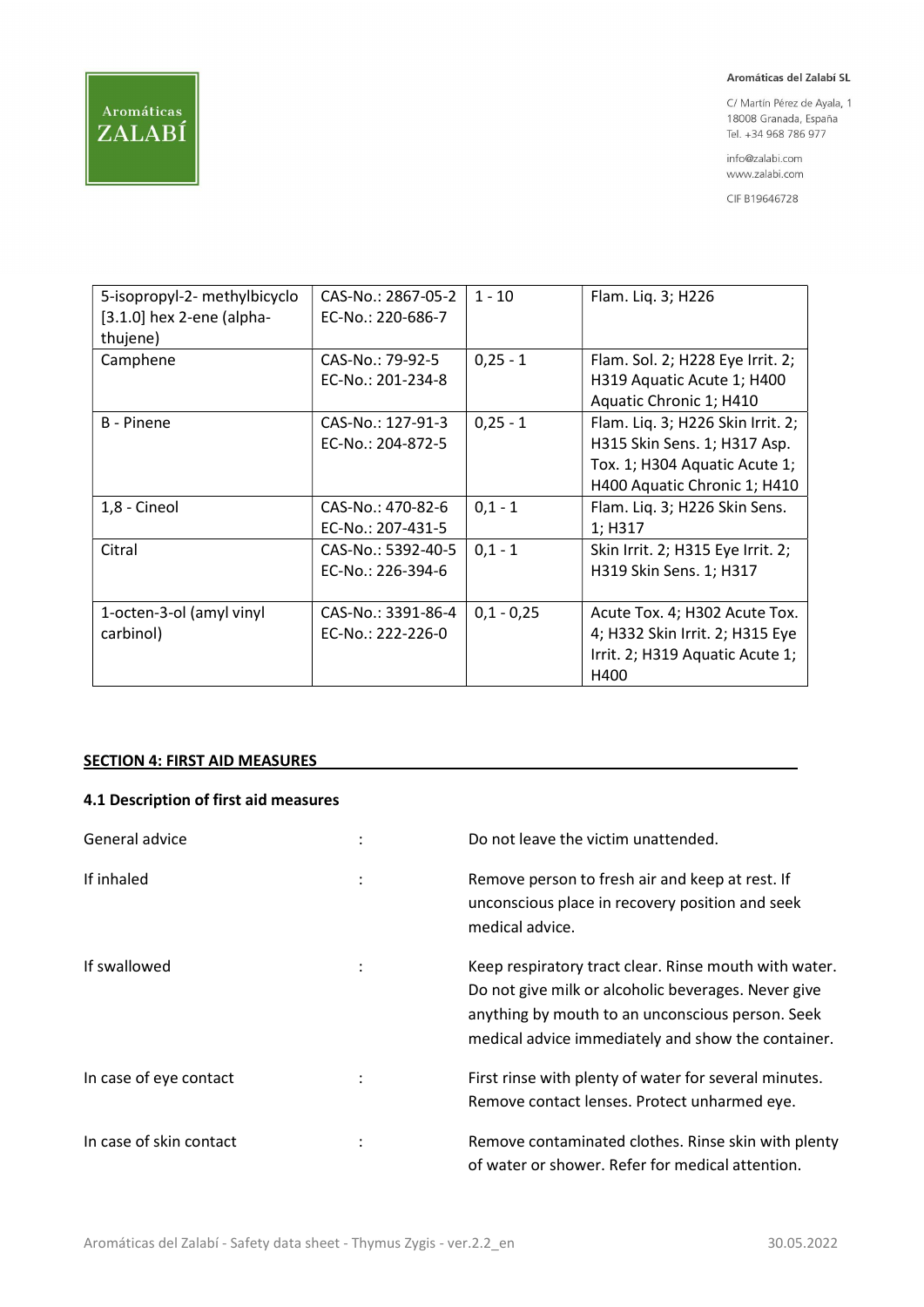C/ Martín Pérez de Avala 1 18008 Granada, España Tel. +34 968 786 977

info@zalabi.com www.zalabi.com

CIF B19646728

#### 4.2 Most important symptoms and effects, both acute and delayed

**Aromáticas** 

ZALABÍ

| <b>Risks</b> | Harmful if swallowed.                                |
|--------------|------------------------------------------------------|
|              | May be fatal if swallowed and enters airways.        |
|              | May cause an allergic skin reaction.                 |
|              | Causes serious eye damage.                           |
|              | Suspected of damaging fertility or the unborn child. |
|              | Causes severe burns.                                 |
|              |                                                      |

#### 4.3 Indication of any immediate medical attention and special treatment needed

In case of doubt or when symptoms of feeling unwell persist get medical attention. Never administer anything orally to persons who are unconscious.

# SECTION 5: FIREFIGHTING MEASURES 5.1 Extinguishing media Suitable extinguishing media : The Suitable extinguishing media in the state of the Use water spray, alcohol-resistant foam, dry chemical or carbon dioxide. Unsuitable extinguishing media : For safety reasons do not use full water jet. 5.2 Special hazards arising from the substance or mixture Specific hazards during firefighting : The May release toxic, irritating and/or corrosive gases. Exposure to decomposition products may be a hazard to health. 5.3 Advice for firefighters Firefighting instructions  $\cdot$  : Cool down the containers exposed to heat with a water spray. Protection during firefighting : Do not attempt to act without suitable protective equipment. Further information  $\cdot$  : Standard procedure for chemical fires. Use extinguishing measures that are appropriate to local circumstances and the surrounding environment.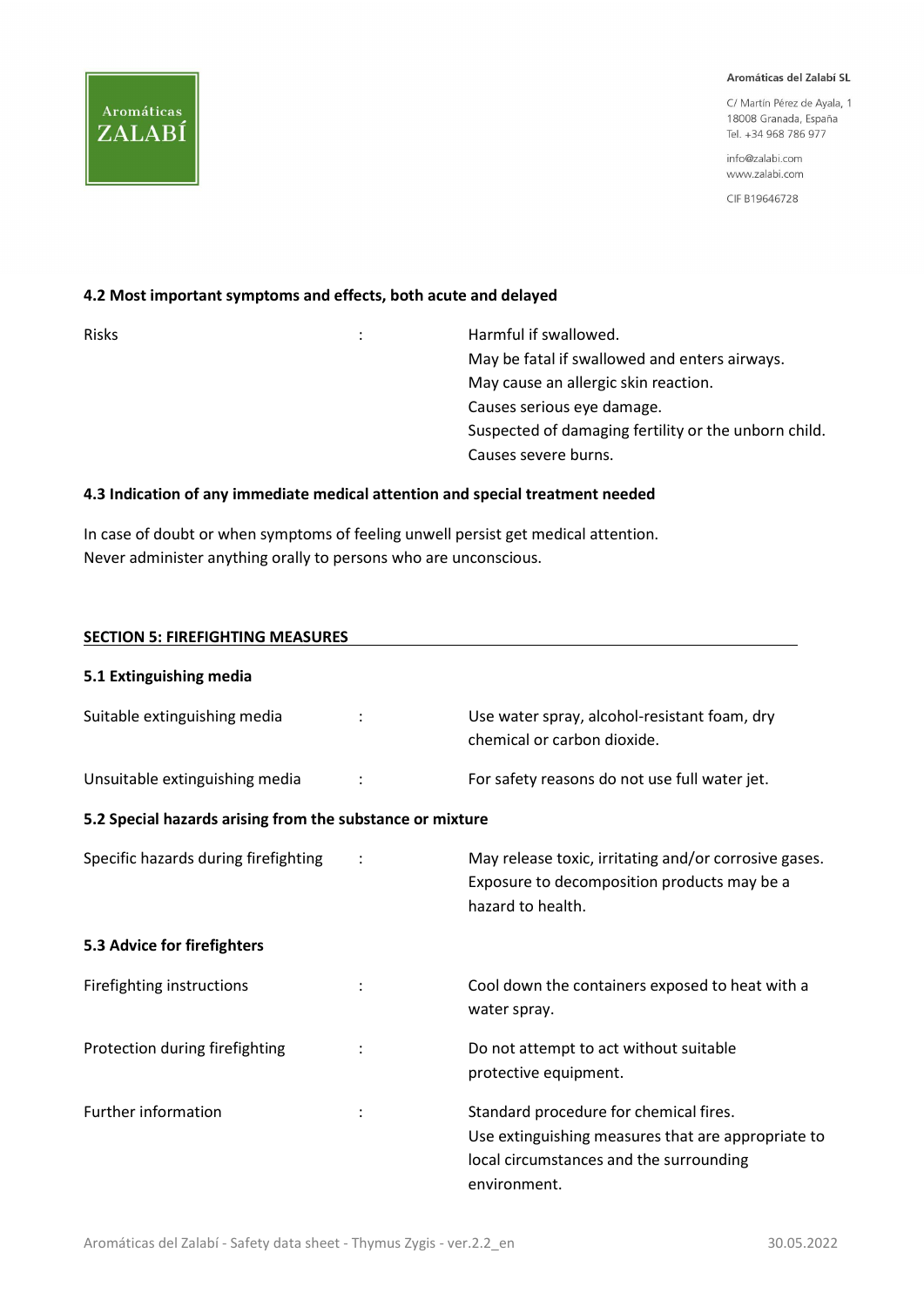C/ Martín Pérez de Avala 1 18008 Granada, España Tel. +34 968 786 977

info@zalabi.com www.zalabi.com

CIF B19646728

Note that:

**Aromáticas** 

ZALABÍ

- 1- Closed containers may build up pressure at elevated temperatures.
- 2- Avoid inhalation of fumes or vapors. Use appropriate respiratory protection.
- 3- Prevent run-off from firefighting to enter drains or water courses.

#### SECTION 6: ACCIDENTAL RELEASES MEASURES

#### 6.1 Personal precautions, protective equipment, and emergency procedures.

Wear appropriate gloves to prevent skin exposure. Use complete protective clothing if necessary. Avoid inhalation of its vapors or smoke and use self-contained breathing apparatus if necessary. Evacuate the surroundings and maintain adequate ventilation in the working area after spilling.

#### 6.2 Environmental precautions

Dangerous for the environment. Should not be released into the environment. Try to prevent the product from entering drains or water courses. Do not allow contact with soil, surface, or ground water. If the product contaminates rivers and lakes or drains inform respective authorities.

#### 6.3 Methods and material for containment and cleaning up

Cover and wipe up with an inert, inorganic, non-combustible absorbent material. Ventilate area and wash spill site after material pickup is complete. Keep in suitable, closed containers for disposal.

#### 6.4 Reference to other sections

Handling and storage. See chapter 7. Exposure controls/personal protection. See chapter 8. Disposal considerations. See chapter 13.

#### SECTION 7: HANDLING AND STORAGE

#### 7.1 Precautions for safe handling

Advise on safe handling  $\cdot$  : Smoking, eating, and drinking should be prohibited in the application area.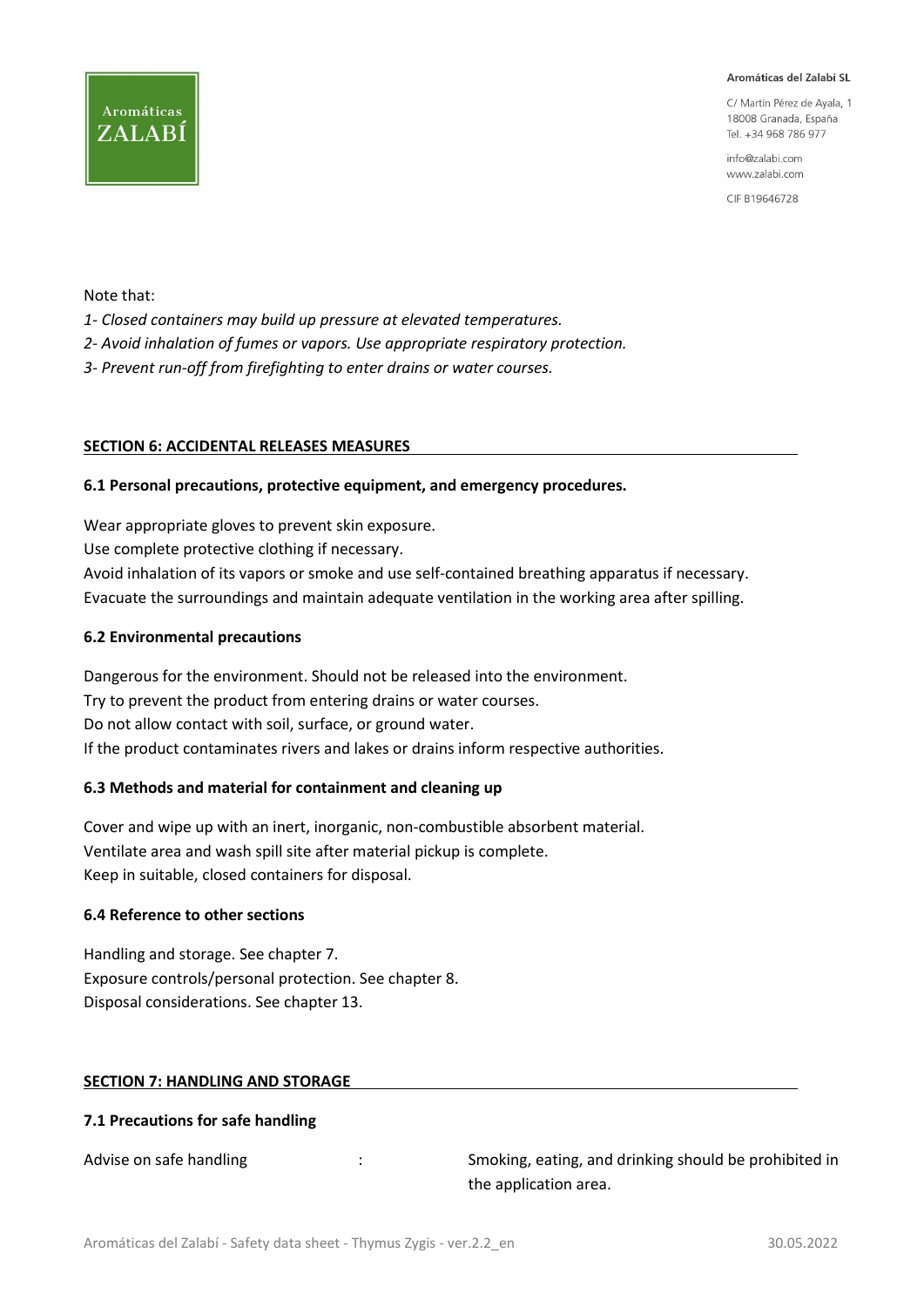#### Aromáticas del Zalabí SL

C/ Martín Pérez de Ayala, 1 18008 Granada, España Tel. +34 968 786 977

info@zalabi.com www.zalabi.com

CIF B19646728

| Heat and ignition sources | Keep away from heat, hot surfaces, sparks, open<br>flames, and other ignition sources. DO NOT SMOKE. |
|---------------------------|------------------------------------------------------------------------------------------------------|
| Hygiene measures          | General industrial hygiene practice.                                                                 |

#### 7.2 Conditions for safe storage, including any incompatibilities

| Requirements for storage<br>areas and containers |   | Electrical installations / working materials must<br>comply with the technological safety standards.<br>Keep containers sealed and in a fresh, dry, and well<br>ventilated area away from sources of ignition. |
|--------------------------------------------------|---|----------------------------------------------------------------------------------------------------------------------------------------------------------------------------------------------------------------|
| Advice on common storage                         | ٠ | No materials to be especially mentioned.                                                                                                                                                                       |
| Other data                                       | ٠ | No decomposition if stored and applied as directed.                                                                                                                                                            |

### 7.3 Specific end use(s)

Raw material used in flavoring preparations and/or perfumery.

#### SECTION 8: EXPOSURE CONTROLS/PERSONAL PROTECTION

#### 8.1 Control parameters

Inhalation of components listed on the label may cause long term systemic effects.

#### 8.2 Exposure controls

| Respiratory protection | Use self-filtering mask for vapor.<br><b>CEN standards: EN 405</b><br>« CE » marking, Category II      |
|------------------------|--------------------------------------------------------------------------------------------------------|
| Hand protection        | Protective gloves.<br>CEN standards: EN 374-1, EN 374-2, EN 374-3, EN 420<br>«CE» marking, Category II |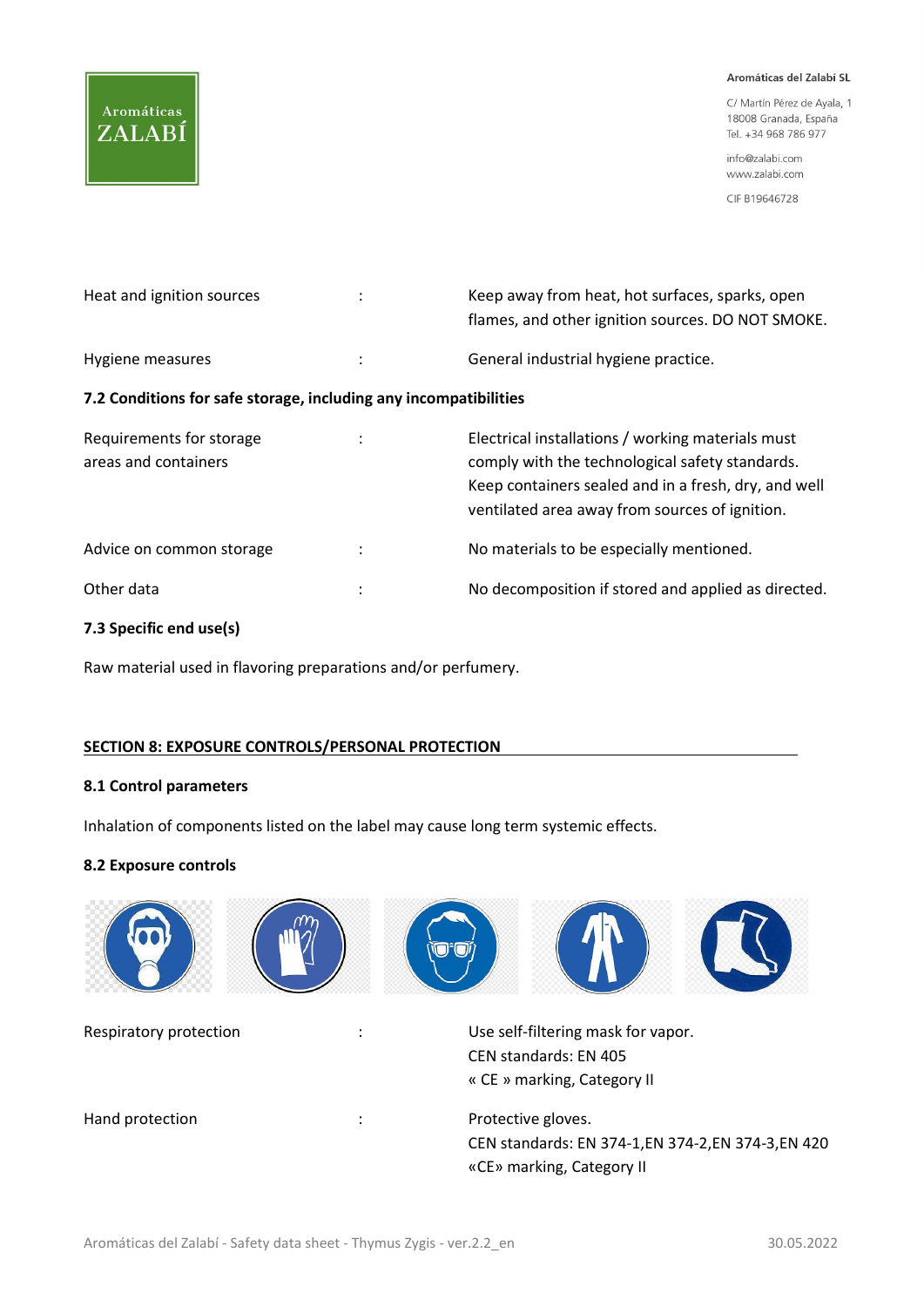#### Aromáticas del Zalabí SL

C/ Martín Pérez de Ayala, 1 18008 Granada, España Tel. +34 968 786 977

info@zalabi.com www.zalabi.com

CIF B19646728

| Eye protection         | $\bullet$            | Use protective goggles with built-in frame.<br>CEN standards: EN 166<br>«CE» marking, Category II                                                                |
|------------------------|----------------------|------------------------------------------------------------------------------------------------------------------------------------------------------------------|
| <b>Skin Protection</b> | $\ddot{\phantom{a}}$ | Anti-static protective clothing.<br>CEN standards: EN 340, EN 1149-1, EN 1149-2,<br>EN 1149-3, EN 1149-5<br>«CE» marking, Category II                            |
| Other protection       | ÷                    | Anti-static safety footwear against chemicals.<br>CEN standards: EN ISO 13287, EN 13832-1,<br>EN 13832-2, EN 13832-3, EN ISO 20345<br>«CE» marking, category III |

#### SECTION 9: PHYSICAL AND CHEMICAL PROPERTIES

#### 9.1 Information on basic physical and chemical properties

| Appearance              | ٠ | Mobile liquid.                |
|-------------------------|---|-------------------------------|
| Color                   | ٠ | Yellow to red.                |
| Odor                    | ٠ | Aromatic, phenolic, spicy.    |
| Density                 | ٠ | 0,910 to 0,937 (g/ml) (20 °C) |
| Refractive Index        | ٠ | 1,494 to 1,504 (20 °C)        |
| <b>Optical Rotation</b> | ٠ | $-6^\circ$ to $0^\circ$       |
| Flash point             | ٠ | 60 °C                         |

#### **SECTION 10: STABILITY AND REACTIVITY**

| 10.1 Reactivity                         | Flammable liquid and vapors.                                                                       |
|-----------------------------------------|----------------------------------------------------------------------------------------------------|
| 10.2 Chemical stability                 | Stable under recommended storage conditions.                                                       |
| 10.3 Possibility of hazardous reactions | No hazards to be specially mentioned.                                                              |
| 10.4 Conditions to avoid                | Avoid contact with hot surfaces. Heat. No flames, no<br>sparks. Eliminate all sources of ignition. |
| 10.5 Incompatible materials             | No data available.                                                                                 |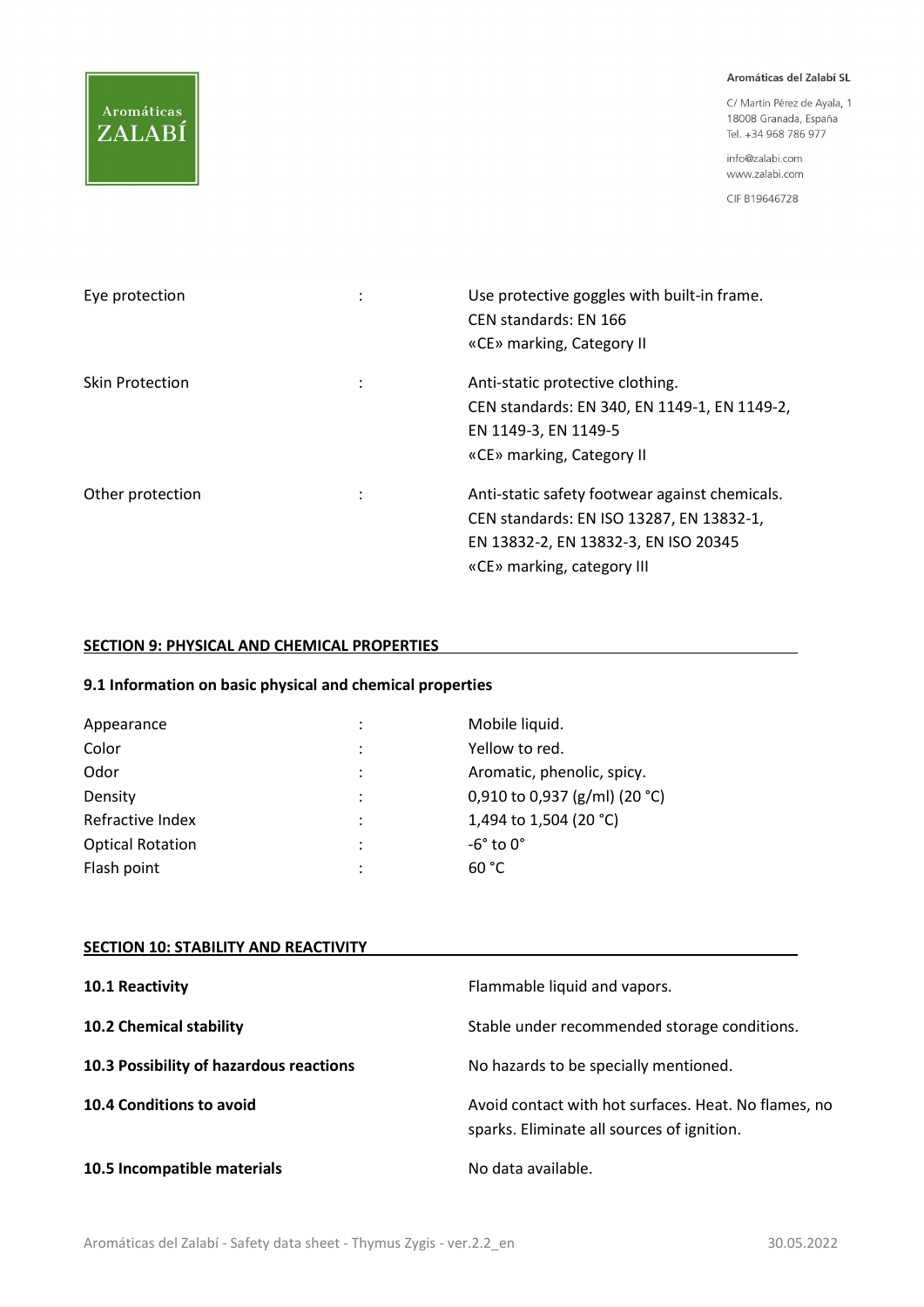

C/ Martín Pérez de Ayala, 1 18008 Granada, España Tel. +34 968 786 977

info@zalabi.com www.zalabi.com

CIF B19646728

10.6 Hazardous decomposition products No decomposition if used and stored as directed.

#### **SECTION 11: TOXICOLOGICAL INFORMATION**

#### 11.1 Information on toxicological effects

| Acute toxicity                    | Harmful if swallowed.                                |
|-----------------------------------|------------------------------------------------------|
| Skin corrosion/irritation         | Causes severe burns.                                 |
| Serious eye damage/eye irritation | Causes serious eye damage.                           |
| Skin sensitization                | May cause an allergic skin reaction.                 |
| Respiratory sensitization         | Not classified based on available information.       |
| Germ cell mutagenicity            | Not classified based on available information.       |
| Carcinogenicity                   | Not classified based on available information.       |
| Reproductive toxicity             | Suspected of damaging fertility or the unborn child. |
| STOT - single exposure            | Not classified based on available information.       |
| STOT - repeated exposure          | Not classified based on available information.       |
| Aspiration toxicity               | May be fatal if swallowed and enters airways.        |
| Acute oral toxicity               | $1.067$ mg/kg                                        |

#### SECTION 12: ECOLOGICAL INFORMATION

| 12.1 Acute aquatic toxicity             | Not determined. |
|-----------------------------------------|-----------------|
| 12.2 Persistence and degradability      | Not available.  |
| <b>12.3 Bioconcentration Factor</b>     | Not determined. |
| 12.4 Mobility in soil                   | Not available.  |
| 12.5 Results of PBT and vPvB assessment | Not determined. |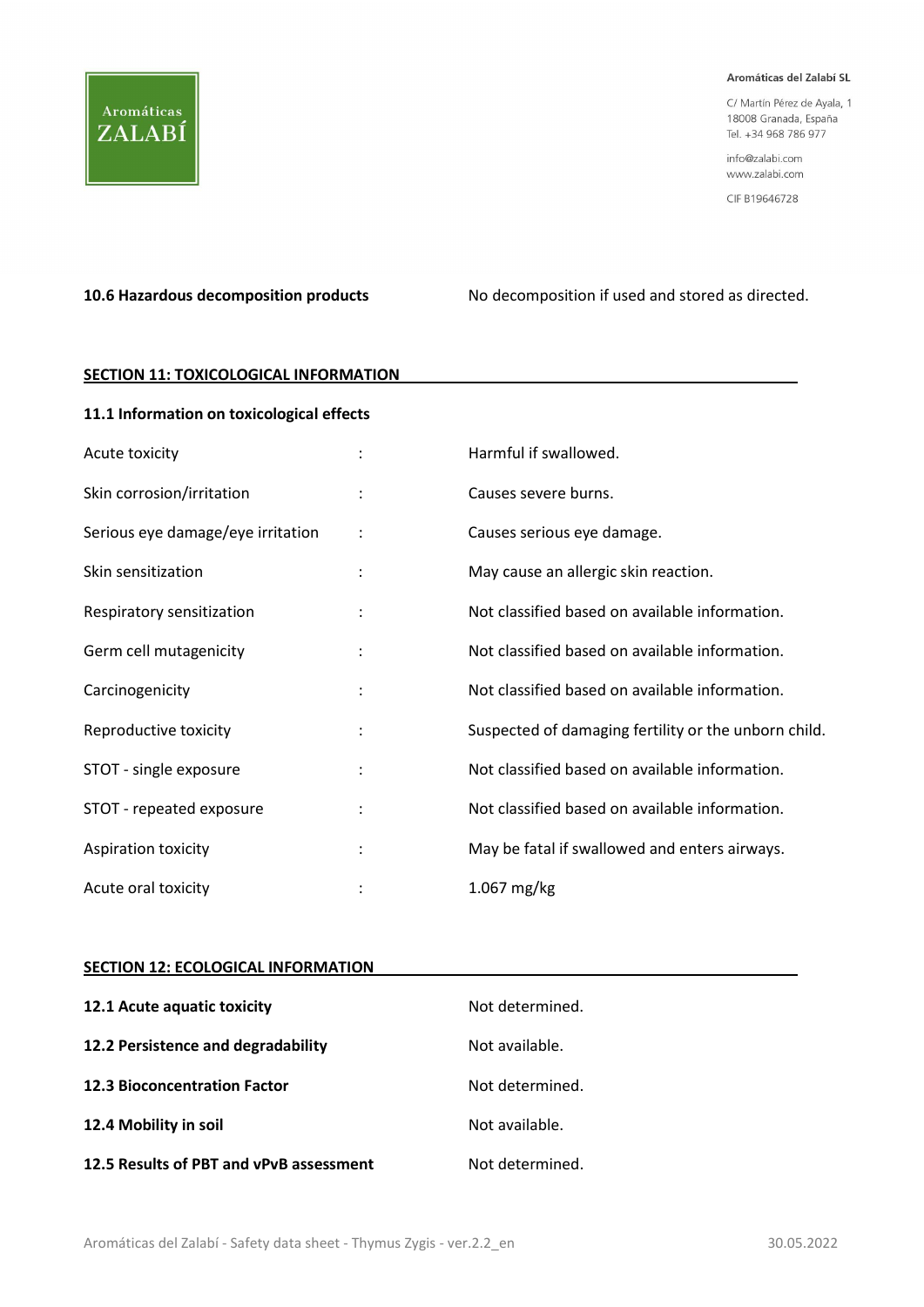

C/ Martín Pérez de Ayala, 1 18008 Granada, España Tel. +34 968 786 977

info@zalabi.com www.zalabi.com

CIF B19646728

**Aromáticas** 

ZALABÍ

12.6 Other adverse effects **Do not allow the material to enter streams**, sewers or other waterways.

#### SECTION 13: DISPOSAL CONSIDERATIONS

#### 13.1 Waste treatment methods

Containers must be disposed of as hazardous waste. Do not re-use empty containers. Dilute the remaining material and neutralize.

Dispose of in accordance with all state and local environmental regulations.

Empty containers should be taken to an approved waste handling site for recycling or disposal. Flammable vapors may accumulate in the container.

#### SECTION 14: TRANSPORT INFORMATION

|                              | <b>ADR/RID/ADN</b>                                                     | <b>IMDG</b>                                          | <b>IATA-ICAO</b>                                     |
|------------------------------|------------------------------------------------------------------------|------------------------------------------------------|------------------------------------------------------|
| <b>UN number</b>             | <b>UN2924</b>                                                          | <b>UN2924</b>                                        | <b>UN2924</b>                                        |
| Proper shipping name         | Flammable liquid,<br>corrosive, n.o.s.                                 | Flammable liquid,<br>corrosive, n.o.s.               | Flammable liquid,<br>corrosive, n.o.s.               |
| <b>Transport Hazard</b>      | 3(8)                                                                   | 3(8)                                                 | 3(8)                                                 |
| class                        |                                                                        |                                                      |                                                      |
| <b>Packing group</b>         | $\mathbf{III}$                                                         | $\mathbf{III}$                                       | $\mathbf{III}$                                       |
| Environmentally<br>hazardous | Environmentally<br>hazardous and marine<br>pollutant                   | Environmentally<br>hazardous and marine<br>pollutant | Environmentally<br>hazardous and marine<br>pollutant |
| <b>Further information</b>   | <b>Contains Thyme Zygis</b><br><b>Restriction tunnel</b><br>code (D/E) | Contains Thyme Zygis                                 | Contains Thyme Zygis                                 |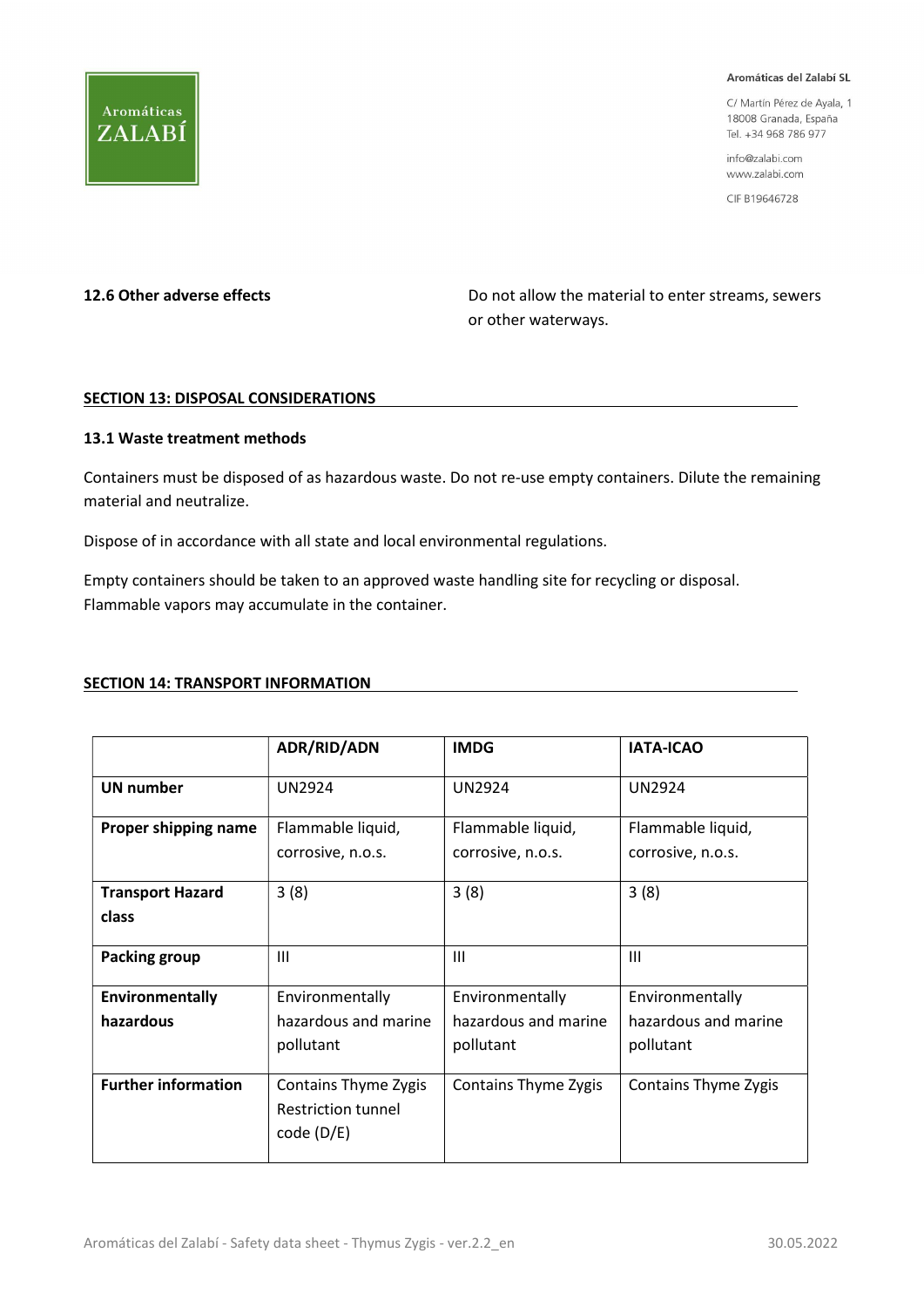

C/ Martín Pérez de Ayala, 1 18008 Granada, España Tel. +34 968 786 977

info@zalabi.com www.zalabi.com

CIF B19646728

#### 14.1 Labelling according to RID / ADR, IMCO / IMDG, OACI / IATA



#### SECTION 15: REGULATORY INFORMATION

15.1 Safety, health, and environmental regulations/legislation specific for the substance or mixture:

### Seveso III (directive 2012/18/Eu of the European Parliament and of the Council on the control of major accident hazards involving dangerous substances.

| <b>LOWER TIER</b>                                                                                                     | <b>UPPER TIER</b> |
|-----------------------------------------------------------------------------------------------------------------------|-------------------|
| 5.000 $t$                                                                                                             | 50,000 t          |
| 200t                                                                                                                  | 500 t             |
| Directive 2010/75/EU of 24 November 2010 on<br>industrial emissions (integrated pollution prevention<br>and control). |                   |
| 33,07 %, 309,87 g/l                                                                                                   |                   |
|                                                                                                                       |                   |
|                                                                                                                       |                   |

#### SECTION 16: OTHER INFORMATION